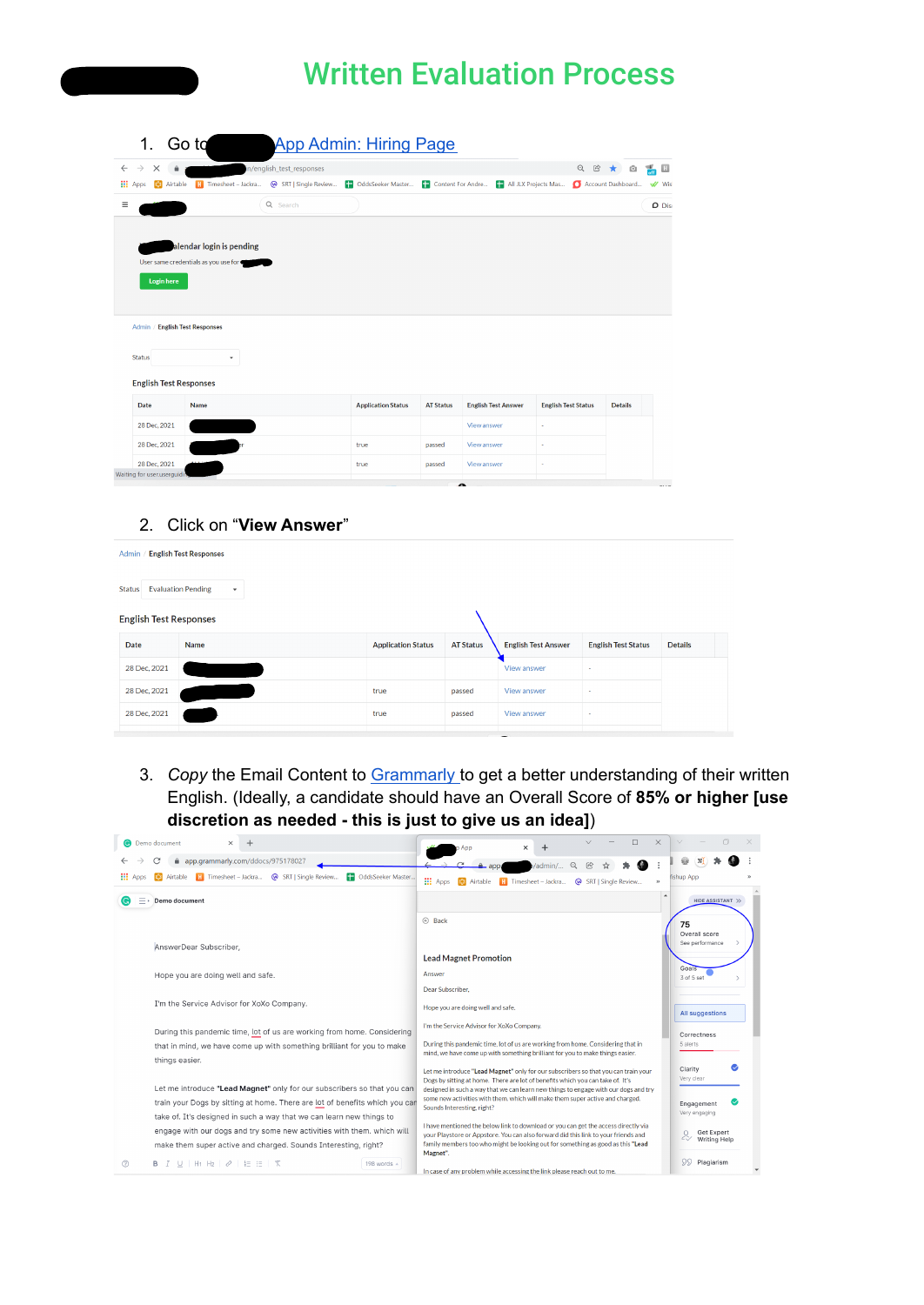

## Written Evaluation Process

4. Once you read through the content, evaluate it based on the 5 different categories:

| Grammar<br>*****                                   |
|----------------------------------------------------|
| <b>Spelling</b><br>*****                           |
| <b>Relevance of Written Communication</b><br>***** |
| <b>Structure Written</b><br>*****                  |
| <b>Sentence Structure</b><br>*****                 |

#### **a. Grammar**

- i. The candidate should score a **4+** in this category
- ii. Things to look out for: punctuation, run-on sentences, tense, clauses, figure of speech, active/passive voice

#### **b. Spelling**

- i. The candidate should score a **4+** in this category
- ii. Things to look out for: Not only spelling mistakes but also word choice as well and failure to use proper capitalization

#### **c. Relevance of Communication**

- i. The candidate should score a **4+** in this category
- ii. Here are the [questions](https://drive.google.com/drive/u/2/folders/1O08JRGEb-3D-HUhBeX3SabjGUbt7L7NV) given to the candidates. Make sure that the email response aligns with what is asked of them.
- iii. Things to look out for: Thought process, General flow of the email

#### **d. Structure Written**

- i. If the candidate scores a  $4+$  in the other categories, but the email has no paragraphs, then you can Approve the candidate based on the quality of the other categories. Use your judgement.
- ii. Ideally there should be 3-4 paragraphs (not just one big paragraph).

#### **e. Sentence Structure**

- i. The candidate should score a **4+** in this category
- ii. Things to look out for: Simple and complex statements
- 5. Approve or Reject based on the scores above.
	- a. 4+ on **Grammar** and **Sentence Structure** is a **must**!

#### **General Notes**

- If the email is incomplete but there is enough content to evaluate their writing skills, then use what they have written. However, if it is 1 or 2 lines or you feel the content is not enough to evaluate properly, then based on insufficiency, please reject the email.
- Some candidates who do the following can be rejected directly without ratings: